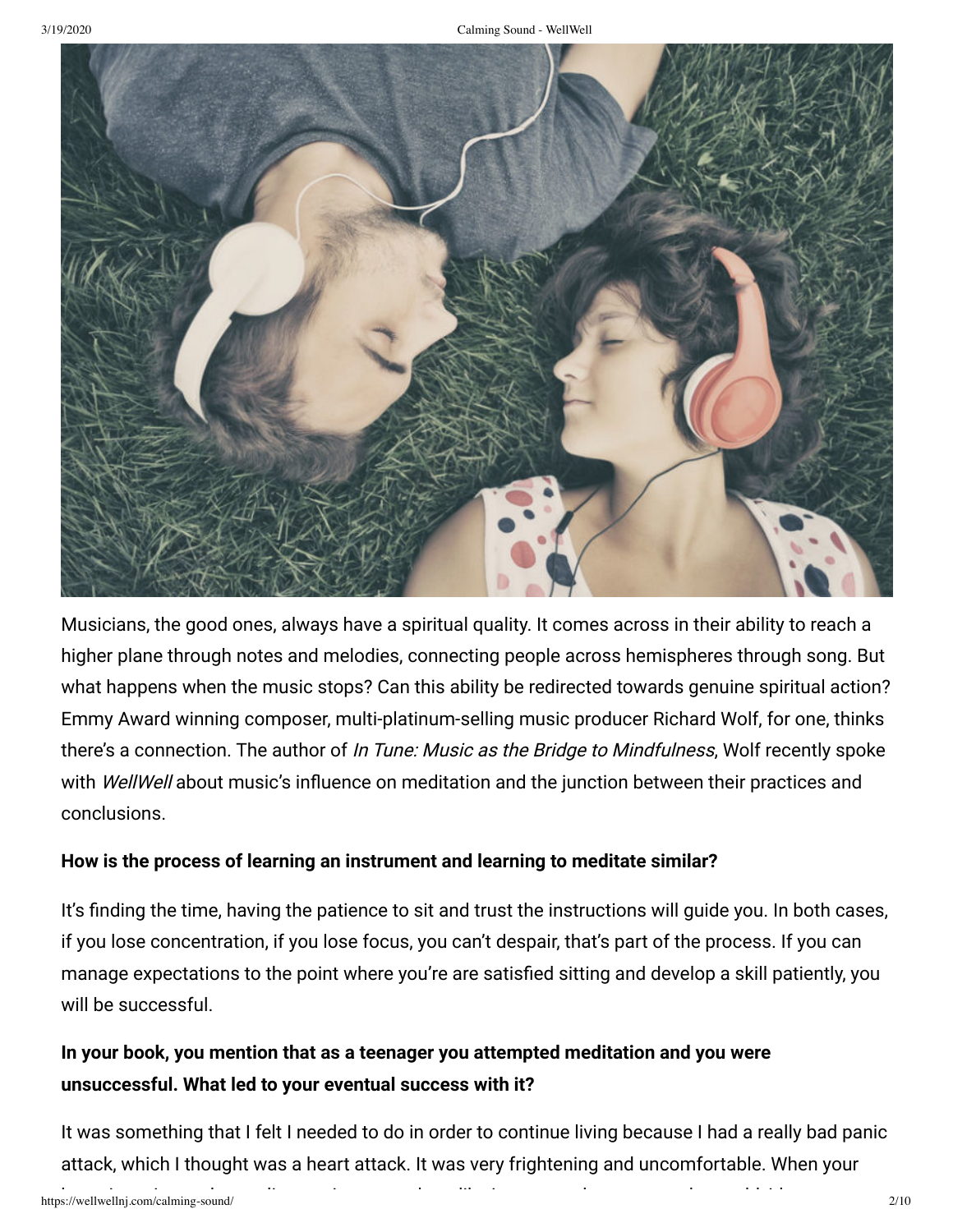heart is racing and pounding against your chest like it wants to burst out to the world, it's not a pleasant feeling that you want to relive.

## **I can imagine. What lead to you to give meditation another shot?**

Afterwards, I went to a specialist, an anxiety specialist at UCLA, he prescribed 20 minutes of meditation. 10 minutes at night, 10 minutes in the morning and I thought, "Well, if my medication is going to be meditation, I better really figure out how to do this." And so I really got the message that "Don't despair if you lose focus, if you lose concentration. Just bring your attention back to your object of focus." Then I just dived into the whole culture of Zen.

## **And do you think that helped your ability as a musician and a composer?**

I wouldn't say its necessarily made me a better musician, not in the traditional sense. It makes your life better and you a better version of yourself. Like Herbie Hancock says, "First you're a human being, then you're a musician." So, first you have to be able to cope with your life for this and living with yourself and the challenges you face, as a musician and as a person. You are then gifted with the peace and the space to create music more freely.

**What is your opinion on the recent surge of meditation apps like Headspace and Insight Timer? Would you say that they have equal benets in comparison to how people would learn to meditate through traditional means?**



There's a comedian, Aparna Nancherla, who jokes that "Using a phone to meditate is like asking your drug dealer for tips on how to get clean." Look, it works for a lot of people so I can't argue with the method. However, I come from a background where that's instinctively against the intuition of mediation. But people need guidance, especially at the beginning so one way or another it's good.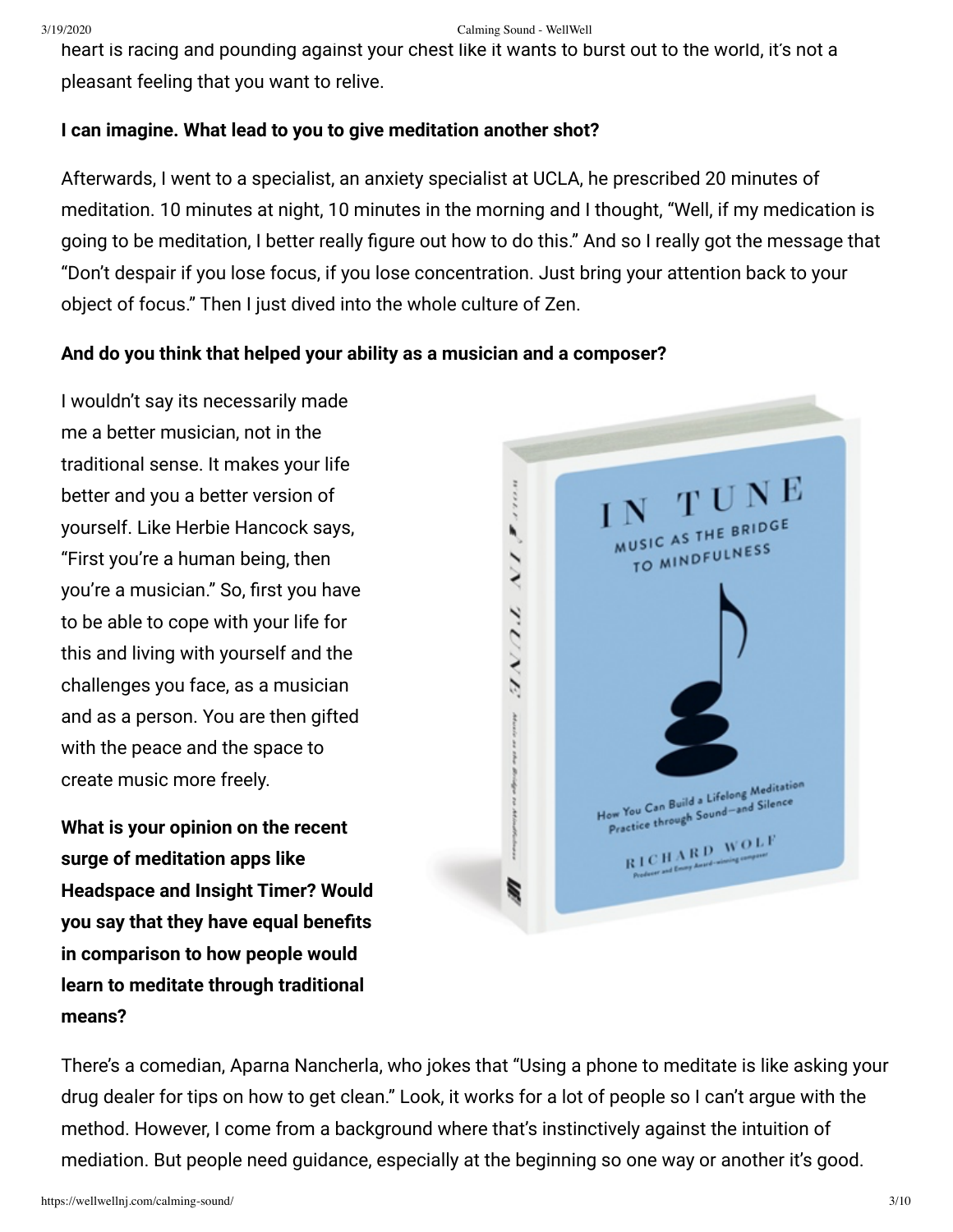## **So, it's more about the user than the apps themselves?**

Ultimately, you have to be your own teacher. Ultimately, you have to be able to practice and improvise spontaneously and do things on your own without being told what to do. But as far as getting into the practice, the apps have been very successful with people and I can't argue with that.

## **Do musicians have an easier time developing the ability to meditate?**

I would say that musicians have an edge because they have an experience of using dedication and discipline to hone a skill. They know that practice improves performance. Musicians know how the body and mind can coordinate perfectly with one another towards effortless harmony – they've had the experience of transcending the self. Like Bob Dylan says, "I don't write the songs, the songs write me."

# And would you say the benefits of being in tune with the music instrument, playing and being focused, are they the same as meditating in itself or do they each provide their own specific **benefits?**

The foundation of meditation is concentration. Concentration is the anchor, the foundation of the building. Once you have that skill, you can apply it to moment to moment awareness, natural awareness, pure awareness etc. It's also a crucial aspect of being a musician. Both require undistracted, unfragmented attention for peak performance.

## **What's the biggest similarity?**

Everyone spends solitary time with their instruments when practicing  $-$  even when you're in bands and orchestras etc., you are spending this intimate time alone with your instrument. With meditation it's the same thing, it's you spending intimate time with your mind.



#### https://wellwellnj.com/calming-sound/ 4/10

## **About Richard Wolf**

Richard Wolf is an Emmy Award–winning composer, multi-platinum-selling music producer, and professor at the University of Southern California's Thornton School of Music, where he teaches ever-popular classes on music and mindfulness. As a producer/remixer/songwriter/composer, Wolf worked on projects with Prince, Bell Biv DeVoe, Freddie

Mercury MCLINA and Coolio and has been